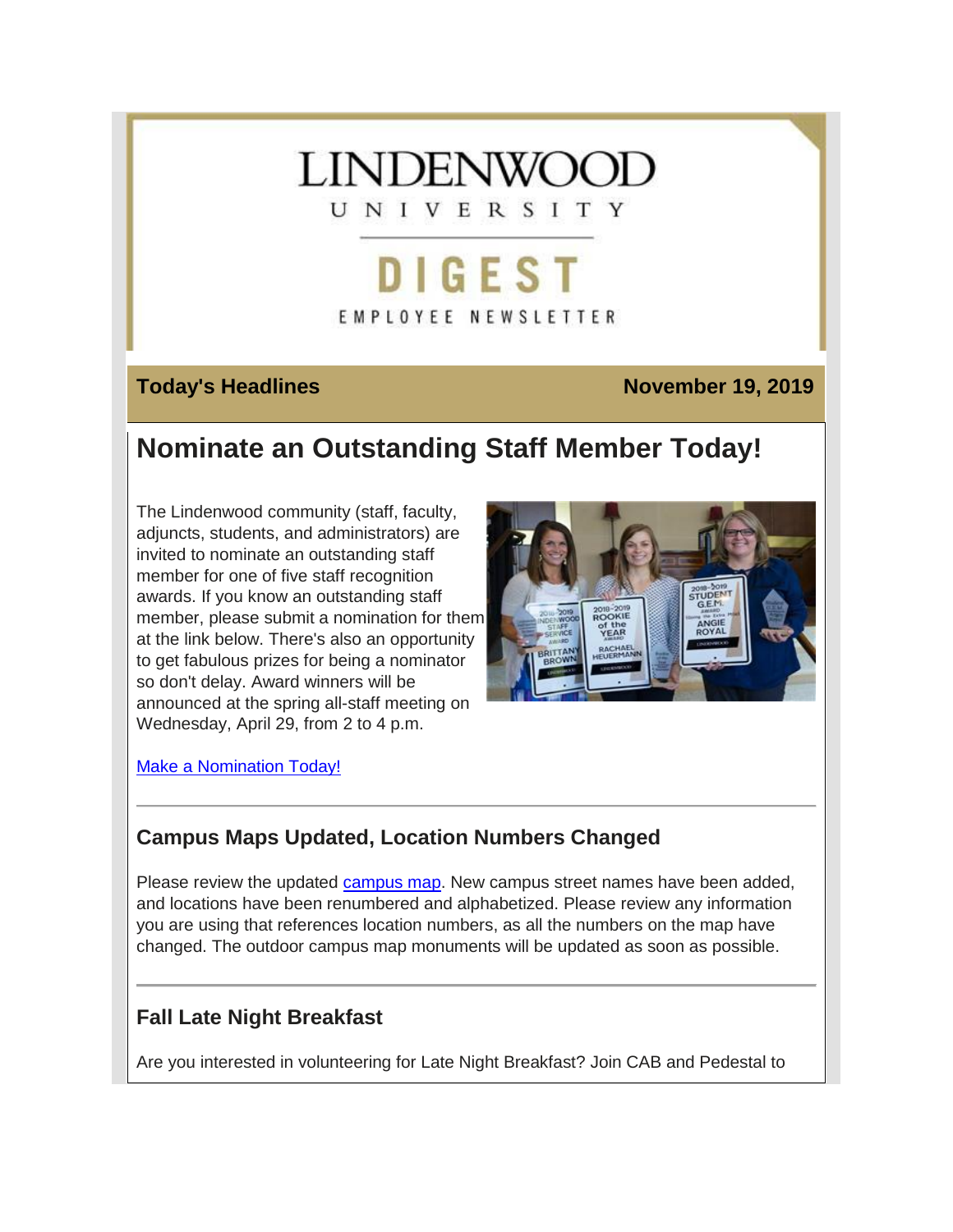serve students a late night meal for finals week. Late Night Breakfast will be held on Monday, Dec. 9, from 10 p.m. to 12 a.m. Please sign up at this [link,](https://hes32-ctp.trendmicro.com/wis/clicktime/v1/query?url=https%3a%2f%2fcustapp.marketvolt.com%2flink%2fsFsPwcm1ck%3fCM%3d1422767964%26X%3d70525052&umid=dbbfc0e1-de92-4a43-ba97-a5dc53169a39&auth=bc7ac43e330fa629f0cfb11786c85e83c10d06b8-289ea25a850e8c1366f2249a1eacd2b0bd008821) spots are limited!

## **Dr. Shane Williamson and Kelly Moyich - Conduct Implicit Bias Training for Ferguson**



Dr. Shane Williamson, AVP for student life and diversity/dean of students/chief diversity officer, and Kelly Moyich, Title IX coordinator, conducted a twohour implicit bias training session for the Ferguson Civilian Review Board and 25 senior-level city officials.

"The purpose of the CRB is to foster respect, trust, cooperation, and accountability between the city police department and the greater Ferguson community," Williamson said.

The training was held at the Ferguson City Hall on Nov. 18, 2019.

## **Fashion Business and Design Fashion Show Market**

Dec. 6, 2019, at the J. Scheidegger Center for the Arts (second Floor)

High School Show - 12 p.m. Design Student Show - 7 p.m.

Purchase tickets at [LUBoxOffice.com](https://hes32-ctp.trendmicro.com/wis/clicktime/v1/query?url=https%3a%2f%2fcustapp.marketvolt.com%2flink%2fmk43ifpVZn%3fCM%3d1422767964%26X%3d70525052&umid=dbbfc0e1-de92-4a43-ba97-a5dc53169a39&auth=bc7ac43e330fa629f0cfb11786c85e83c10d06b8-5592b97d5abed8c15d83c249aea7b8823ef0ff13) or call 636- 949-4433



#### **Multi-Factor Authentication is Here!**

In response to growing security threats and information security audit recommendations, Lindenwood University is adopting Multi-Factor Authentication (MFA) for all faculty and staff accounts in January 2020. Information sessions are being scheduled for Nov. and Dec. 2019 to provide additional details on the implementation. To learn more, please click this Multi-Factor [Authentication](https://hes32-ctp.trendmicro.com/wis/clicktime/v1/query?url=https%3a%2f%2fcustapp.marketvolt.com%2flink%2f2Z5zd3tcVe%3fCM%3d1422767964%26X%3d70525052&umid=dbbfc0e1-de92-4a43-ba97-a5dc53169a39&auth=bc7ac43e330fa629f0cfb11786c85e83c10d06b8-caafec3251f4905cd5778e85b7debae687978389) video link.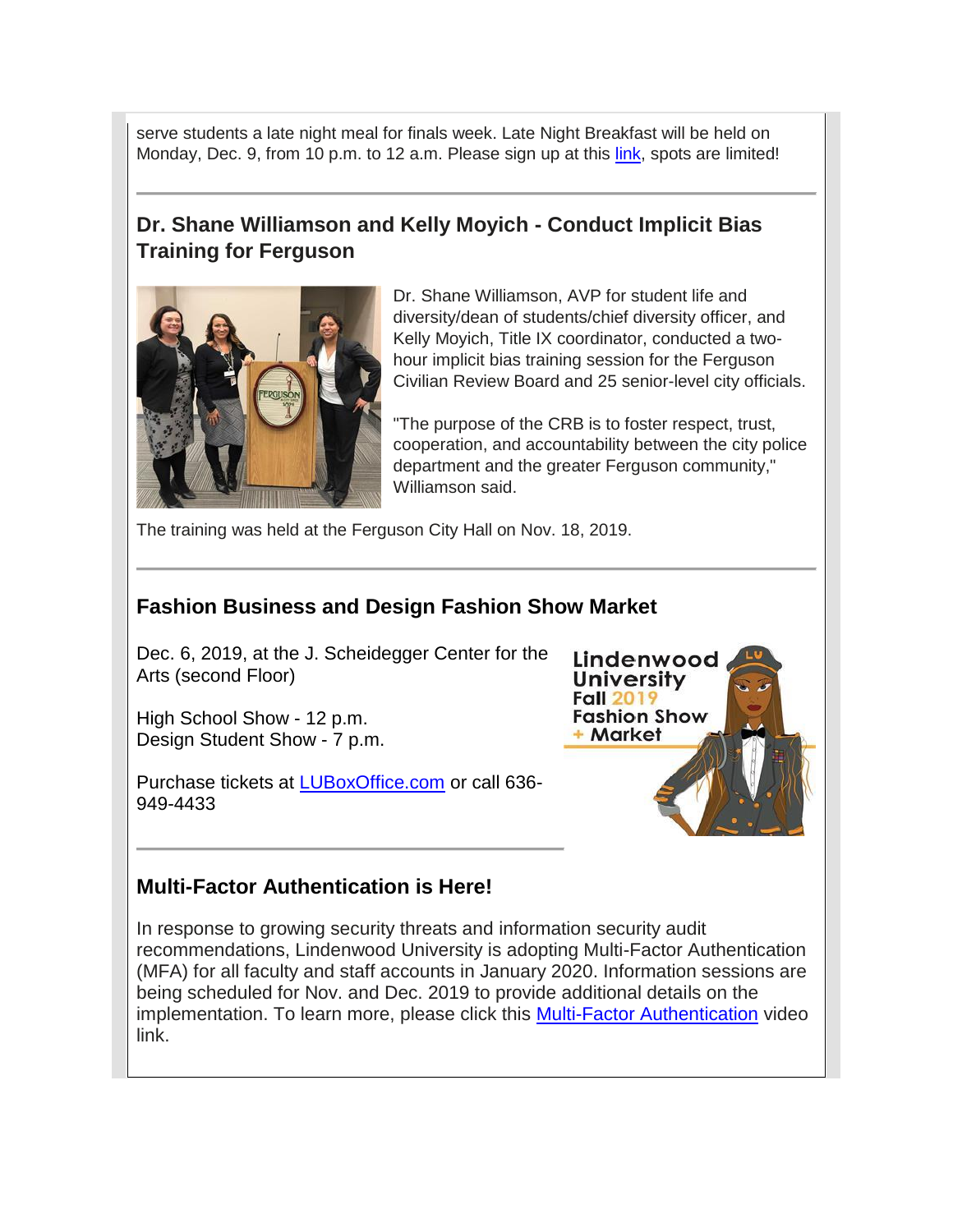Multi-Factor [Authentication](https://hes32-ctp.trendmicro.com/wis/clicktime/v1/query?url=https%3a%2f%2fcustapp.marketvolt.com%2flink%2fTe3xmpe1AQ%3fCM%3d1422767964%26X%3d70525052&umid=dbbfc0e1-de92-4a43-ba97-a5dc53169a39&auth=bc7ac43e330fa629f0cfb11786c85e83c10d06b8-62e45188c4abc242a3fedf59f81ffb8b9b05cc68) will be enabled on all faculty and staff accounts beginning Jan. 22, 2020. However, Lindenwood IT is allowing for early registration. By opting to register now, you will add a safe and secure two-step verification method for your Lindenwood University identity

To begin the process, click on the [Register](https://hes32-ctp.trendmicro.com/wis/clicktime/v1/query?url=https%3a%2f%2fcustapp.marketvolt.com%2flink%2flg1aBTcZxn%3fCM%3d1422767964%26X%3d70525052&umid=dbbfc0e1-de92-4a43-ba97-a5dc53169a39&auth=bc7ac43e330fa629f0cfb11786c85e83c10d06b8-6f802503ad5370eaf76877aafda1de26d5e5aa60) Now link.

## **Summer Facility Request Guidebook Now Available**

The [2020 Summer Facility Request Guidebook](https://hes32-ctp.trendmicro.com/wis/clicktime/v1/query?url=https%3a%2f%2fcustapp.marketvolt.com%2flink%2fSicriywxR3%3fCM%3d1422767964%26X%3d70525052&umid=dbbfc0e1-de92-4a43-ba97-a5dc53169a39&auth=bc7ac43e330fa629f0cfb11786c85e83c10d06b8-19f327aaffda13cc0940051b6de088db10bf2d08) is now available for you to request camps/conferences to occur on campus for the 2020 summer. All requests are handled on a first-come, first-served basis, and a proposal must be submitted to [SKennedy@lindenwood.edu](mailto:SKennedy@lindenwood.edu) by Feb. 28, 2020.

## **Workday Tip**

As year-end is coming to a close, make sure your Workday home address is correct in Workday so your address is correct on your tax information.

- 1. Log into Workday
- 2. Go to the Personal Information worklet
- 3. View >Addresses
- 4. Review your Home Contact information and make sure your home contact has
- a "Payroll Tax Form" on the Usage.

5. If you need to edit, click "edit" next to "Change My Home Contact Information." 6. Make sure your address, city, state, and postal code are all added before clicking "Submit."

Need help? [Click Here!](https://hes32-ctp.trendmicro.com/wis/clicktime/v1/query?url=https%3a%2f%2fcustapp.marketvolt.com%2flink%2ft1Ia3M5fPD%3fCM%3d1422767964%26X%3d70525052&umid=dbbfc0e1-de92-4a43-ba97-a5dc53169a39&auth=bc7ac43e330fa629f0cfb11786c85e83c10d06b8-312f349611319994ed124b7088c2f9db817a08f3) You can also contact the HR Office at ext. 2577.

## **Review of the Employee Guidebook in Workday**

Please log into your [Workday portal](https://hes32-ctp.trendmicro.com/wis/clicktime/v1/query?url=https%3a%2f%2fcustapp.marketvolt.com%2flink%2fHUAFPZFqaG%3fCM%3d1422767964%26X%3d70525052&umid=dbbfc0e1-de92-4a43-ba97-a5dc53169a39&auth=bc7ac43e330fa629f0cfb11786c85e83c10d06b8-01afe19adc3da3d8dd89383a5028e4c7fec228d3) to review and acknowledge the Employee Guidebook no later than Dec. 1, 2019. The document contains important information that pertains to all Lindenwood employees. The "task" is available in your Workday inbox for completion by the deadline.

1. After logging into Workday, go to your [Workday Inbox.](https://hes32-ctp.trendmicro.com/wis/clicktime/v1/query?url=https%3a%2f%2fcustapp.marketvolt.com%2flink%2fZiFiZloNc8%3fCM%3d1422767964%26X%3d70525052&umid=dbbfc0e1-de92-4a43-ba97-a5dc53169a39&auth=bc7ac43e330fa629f0cfb11786c85e83c10d06b8-07b8803dc5f1282e6d9a0f75a0d95098b09e5fff)

2. Go to the task labeled Lindenwood University Employee Guidebook. [View the](https://hes32-ctp.trendmicro.com/wis/clicktime/v1/query?url=https%3a%2f%2fcustapp.marketvolt.com%2flink%2feMDLlF1LTn%3fCM%3d1422767964%26X%3d70525052&umid=dbbfc0e1-de92-4a43-ba97-a5dc53169a39&auth=bc7ac43e330fa629f0cfb11786c85e83c10d06b8-9dc22de75fa872aeb1bb6c1f3015015c4b691451)  [guidebook.](https://hes32-ctp.trendmicro.com/wis/clicktime/v1/query?url=https%3a%2f%2fcustapp.marketvolt.com%2flink%2feMDLlF1LTn%3fCM%3d1422767964%26X%3d70525052&umid=dbbfc0e1-de92-4a43-ba97-a5dc53169a39&auth=bc7ac43e330fa629f0cfb11786c85e83c10d06b8-9dc22de75fa872aeb1bb6c1f3015015c4b691451)

3. After reviewing the guidebook, [click the checkbox](https://hes32-ctp.trendmicro.com/wis/clicktime/v1/query?url=https%3a%2f%2fcustapp.marketvolt.com%2flink%2feMDLlF1LTn%3fCM%3d1422767964%26X%3d70525052&umid=dbbfc0e1-de92-4a43-ba97-a5dc53169a39&auth=bc7ac43e330fa629f0cfb11786c85e83c10d06b8-9dc22de75fa872aeb1bb6c1f3015015c4b691451) to agree that you have read the guidebook.

4. [Submit the task.](https://hes32-ctp.trendmicro.com/wis/clicktime/v1/query?url=https%3a%2f%2fcustapp.marketvolt.com%2flink%2feMDLlF1LTn%3fCM%3d1422767964%26X%3d70525052&umid=dbbfc0e1-de92-4a43-ba97-a5dc53169a39&auth=bc7ac43e330fa629f0cfb11786c85e83c10d06b8-9dc22de75fa872aeb1bb6c1f3015015c4b691451)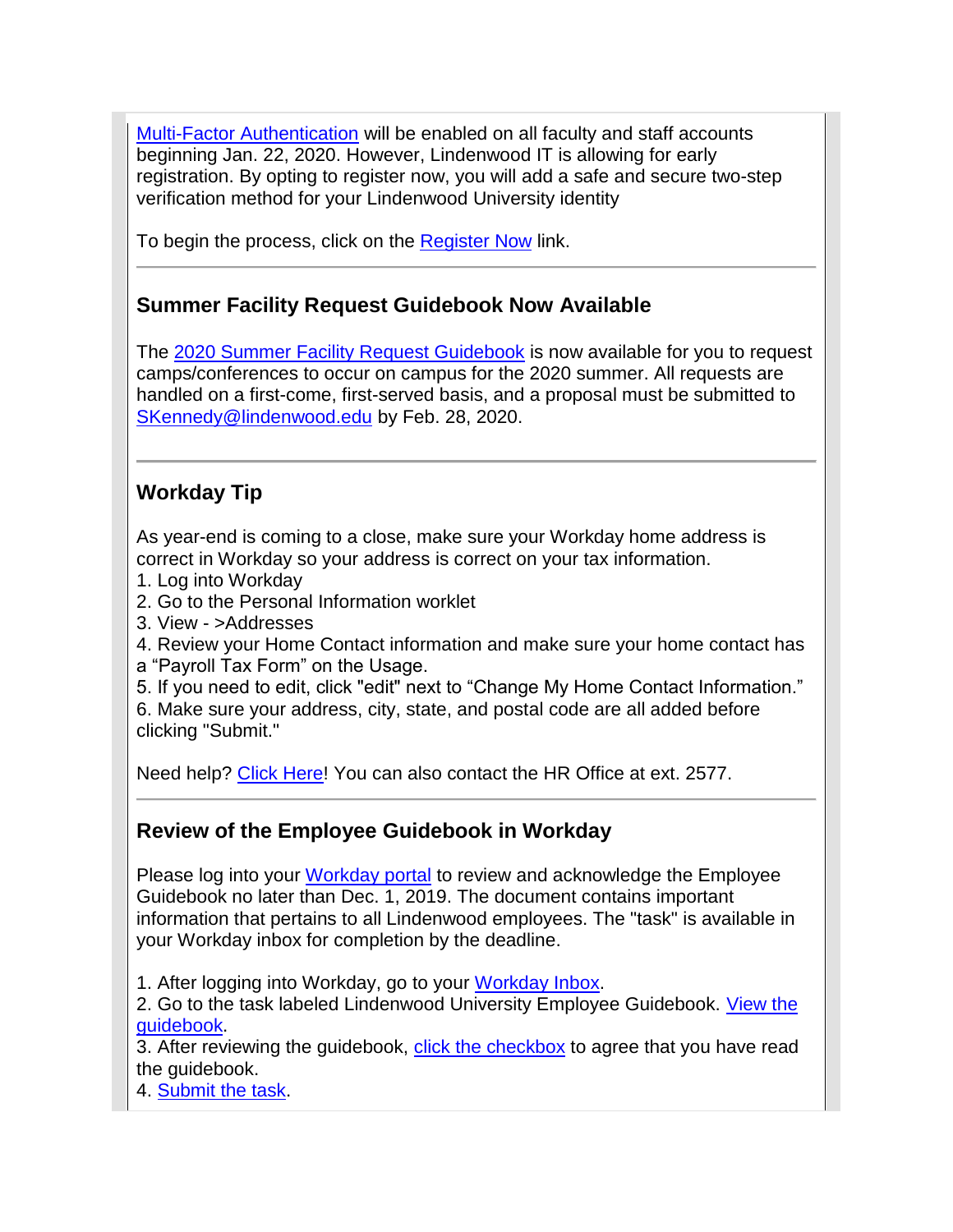

This particular day, Greg had a lot of mail to pick up from the offices and his mail bins were extremely full, which is normal during busy times, but today was different because the bins actually fell off the cart and the mail scattered all over the floor. Adam noticed what had happened and was quick to jump up from his desk and assist Greg with picking up all the mail from the floor."

Adam, thank you for stepping in the take care of a colleague. It is people like you who can take a potentially negative experience and turn it into an uplifting moment. We appreciate the multidimensional ways you support Lindenwood.

-The Q2 Team

Submit your own Q2 Moment [here!](https://hes32-ctp.trendmicro.com/wis/clicktime/v1/query?url=https%3a%2f%2fcustapp.marketvolt.com%2flink%2f3hAL7imblF%3fCM%3d1422767964%26X%3d70525052&umid=dbbfc0e1-de92-4a43-ba97-a5dc53169a39&auth=bc7ac43e330fa629f0cfb11786c85e83c10d06b8-2978d60ce2d1d40b3cdb9b1532912e680213f57f)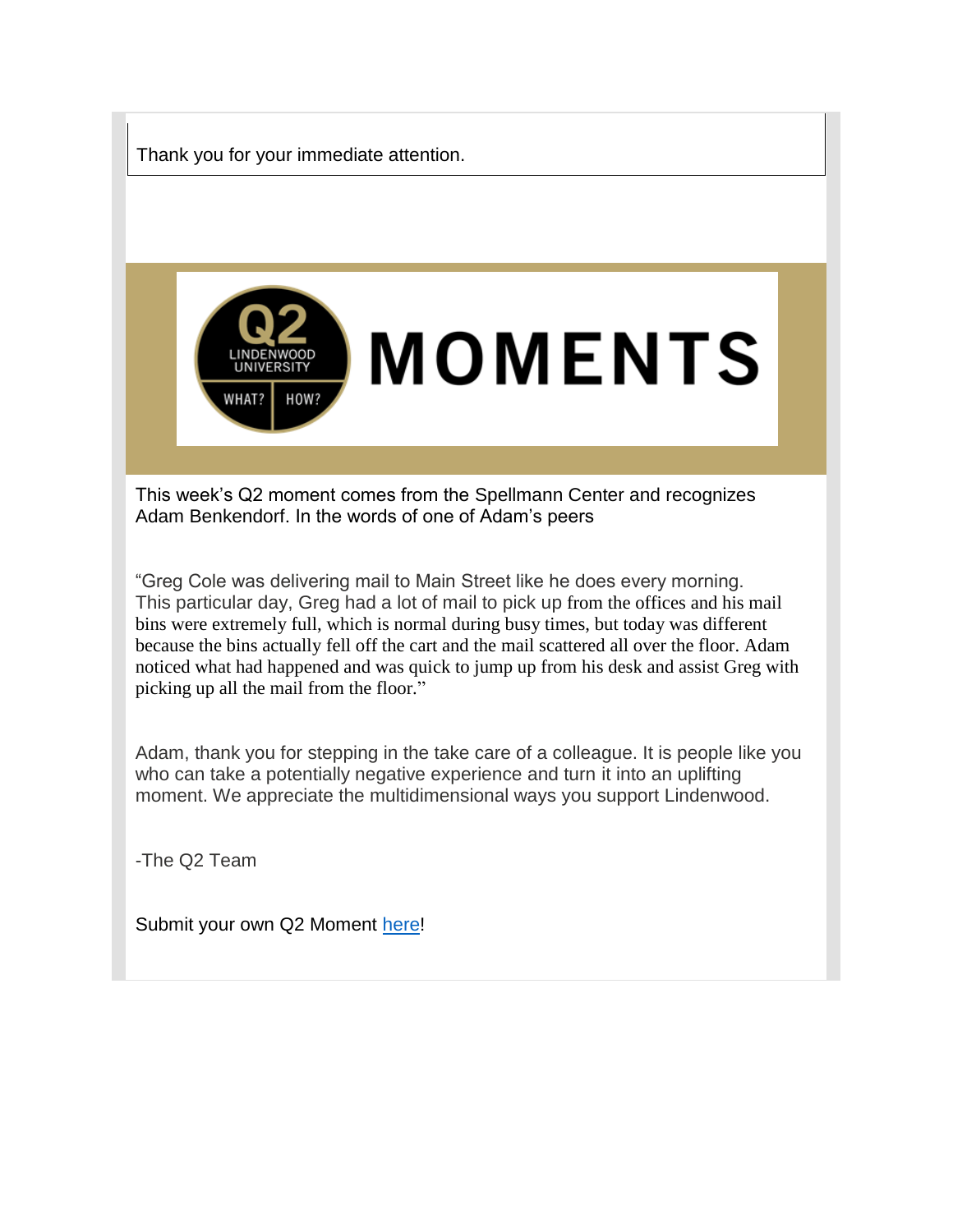## **LINDENWOC** UNIVERSI T. Y

## LEARNING ACADEMY

## **Student Engagement PLC Meeting**

Nov. 25 from 3 p.m. to 4 p.m., LARC (Room 009)

During this meeting, attendees will come together as a Professional Learning Community (PLC) to collaboratively think about how to design more meaningful and authentic learning experiences. The goal of this PLC is to provide the space and opportunity for faculty and adjunct instructors to come together and share ideas while thinking innovatively about ways to engage our students. [Click Here](https://hes32-ctp.trendmicro.com/wis/clicktime/v1/query?url=https%3a%2f%2fcustapp.marketvolt.com%2flink%2f5weobY4iMR%3fCM%3d1422767964%26X%3d70525052&umid=dbbfc0e1-de92-4a43-ba97-a5dc53169a39&auth=bc7ac43e330fa629f0cfb11786c85e83c10d06b8-f9aa4e9aa54b980c968b1c4d089a69c352ec7996) to register.

## **Q2 Holiday Lunch- All Faculty and Staff**

Nov. 26 from 10:30 a.m.-1:30 p.m., Evans Commons

Join us as we celebrate the Q2 Moments we have shared over the past year. The Cabinet will serve turkey, dressing, and all the fixings. As an added bonus, you won't want to miss Terry Whittum, TJ Rains, Bria Jones, Jessica Schaffer, Adam Benkendorf, and Lindsay Kingsley as they perform some Thanksgiving tunes with their newly formed band, Staff Infection.



In order to keep the line moving at a good pace, we have assigned specific times for each division to begin dining in Evans Commons. Please note, these are only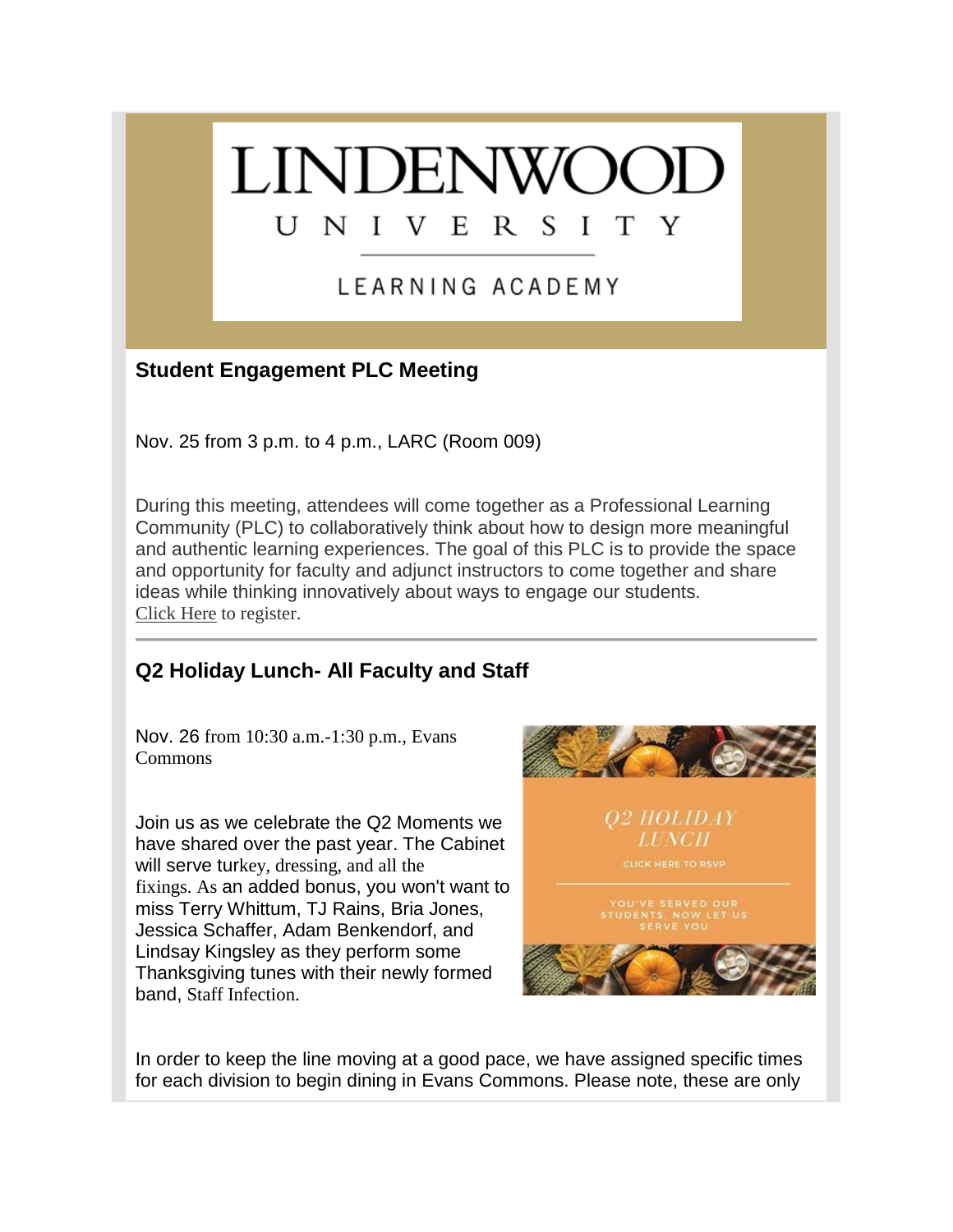suggested times and you are welcome to attend when it is most convenient for your schedule. [Click Here](https://hes32-ctp.trendmicro.com/wis/clicktime/v1/query?url=https%3a%2f%2fcustapp.marketvolt.com%2flink%2fFoqIbo6XSk%3fCM%3d1422767964%26X%3d70525052&umid=dbbfc0e1-de92-4a43-ba97-a5dc53169a39&auth=bc7ac43e330fa629f0cfb11786c85e83c10d06b8-368ca481176e746583a8ab11c852f46844f5617f) to register.

**Belleville News**



LEARNING ACADEMY

Q2 Holiday Lunch-All Employees!

Nov. 27, from 11 a.m. to 1 p.m., Alan J. Dixon Overflow

Come and celebrate the Q2 Moments we have shared over the past year and enjoy a holiday lunch of turkey, dressing, and all the fixings.

#### **Excused Absences**

#### **Excused Absences - Nov. 21**

The following students will be attending a field trip to the St. Louis Psychiatric Rehabilitation Center on Thursday, Nov. 21, for their Principles of Psychology class. We will be leaving campus at 11 a.m., and they should return in time for their 2:30 p.m. classes. Students have been advised to let their professors know regarding their absence for their 1 p.m. class.

| Abeln, Annabelle M        |  |
|---------------------------|--|
| Beins, Sydney A           |  |
| Bryars, William           |  |
| Duffield, Micah Henry     |  |
| Henry, Lauren             |  |
| Hugunin, Madelynn         |  |
| Maclennan, Jacob          |  |
| Oncken, Alexandria        |  |
| Pryor, Jacquavious Latray |  |
| Shinkle, Jack             |  |
|                           |  |

Bell-Nguyen, Daniel Bishop, Natalia Bullard, Kyle **Dobbins**, Emilie Flanagan, Brian J Hamm, Dylan Hess, James Horvath, David Lema Llapur, Mateo Long, Cassidy Madden, Jacob **O'Connell**, Nate Patton, Gage **Phelps, Alexis** Rosemann, Rylie A Salmon, Neville Simms, Lamonie Smith, Haylee

Ardrey, Kym Rene Bailey, Kapoina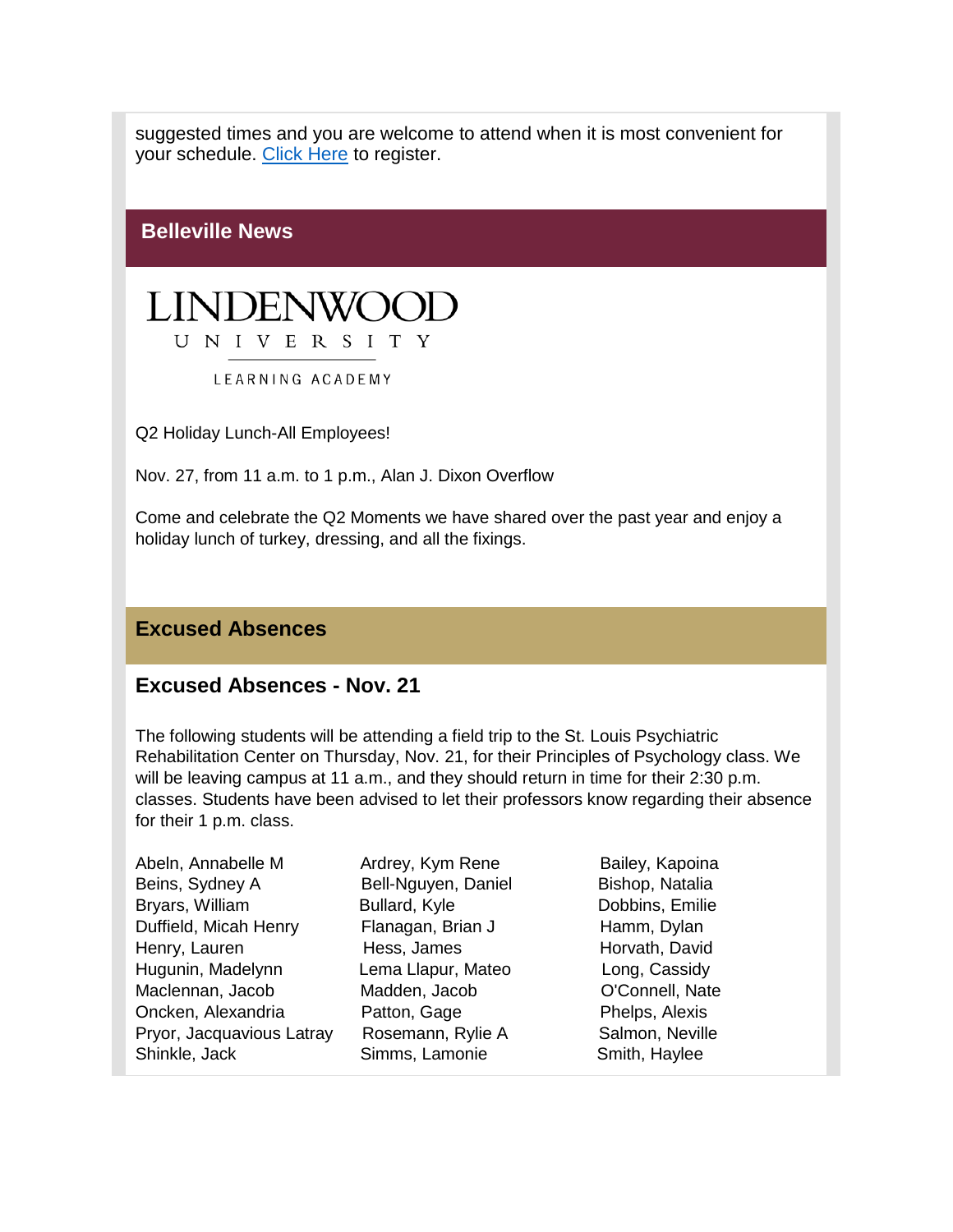Waters, Madilyn Marie

#### **Excused Absences - Nov. 21 and 22**

Please excuse the following students from classes on Nov. 21 and 22 as they travel to Chicago for an ENGAGE DECA development and competition event.

| <b>Bella Rainey</b> | <b>Allison Barry</b> |
|---------------------|----------------------|
| Izzy Holloway       | Erwin Reyes          |

#### **Thanksgiving Break Hours**

#### **Library Services Hours**

| Wednesday, Nov. 27 | 7:30 a.m. - 3 p.m.                                    |
|--------------------|-------------------------------------------------------|
| Thursday, Nov. 28  | Closed                                                |
| Friday, Nov. 29    | Closed                                                |
| Saturday, Nov. 30  | $9:30$ a.m. $-6$ p.m.                                 |
| Sunday, Dec. 1     | 2 p.m. - 2 a.m. *extended end-of-semester hours begin |

## **Evans Commons Rec Center Thanksgiving Week Hours**

Wednesday, Nov. 27 6:00 a.m. – 3:00 p.m. Thursday, Nov. 28 Closed Friday, Nov. 29 Closed Saturday, Nov. 30 Closed Sunday, Dec. 1 Closed Monday, Dec. 2 Normal Hours Resume

\*Rec Center hours also include the third-floor track. \*All guests will be asked to leave the facility 15 minutes prior to scheduled closing.

#### **Volunteer Opportunities and Sign-ups**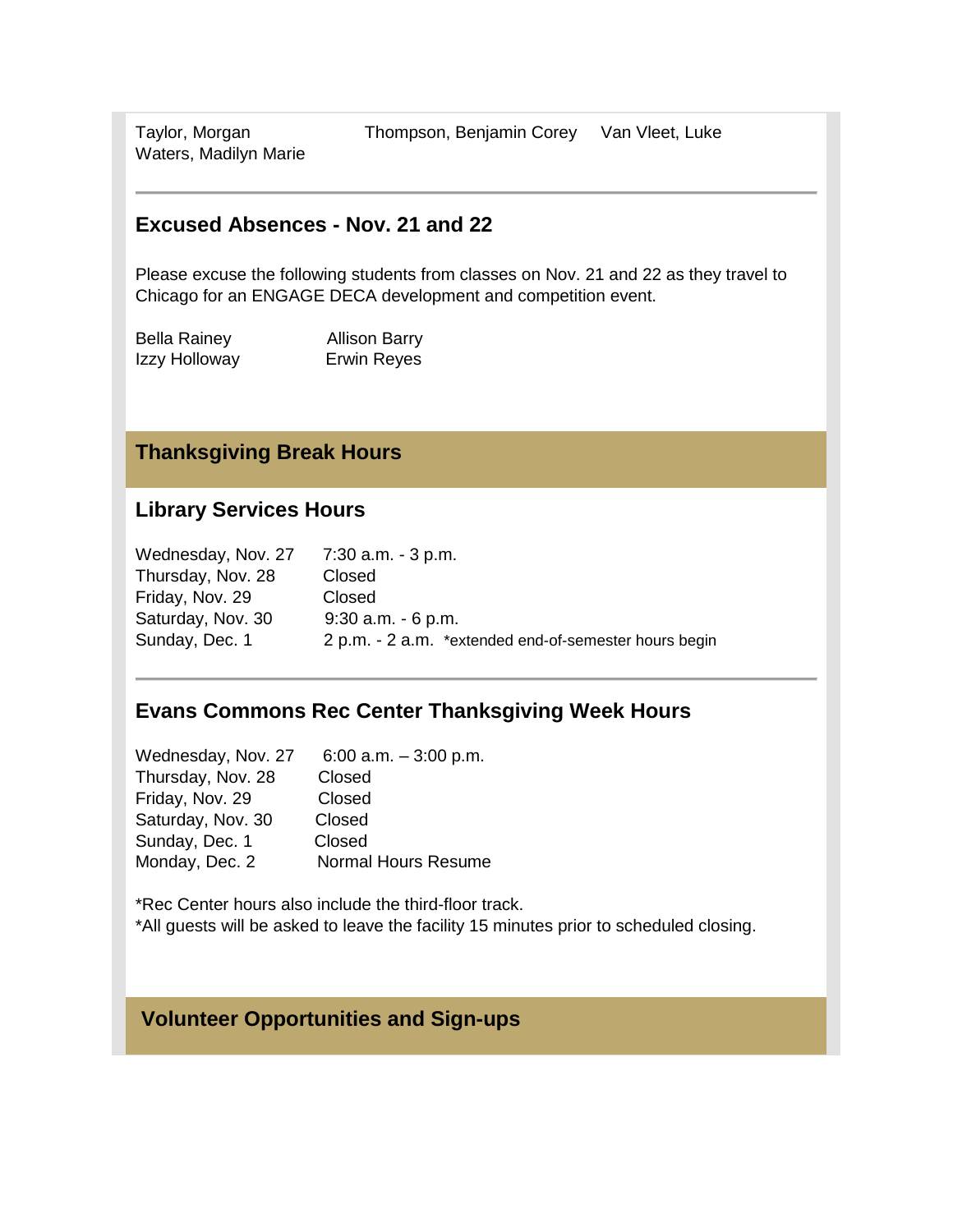| • Nov. 25 - Winterfest decorating, 12-4 p.m. Sign up and get a Winterfest shirt. For |
|--------------------------------------------------------------------------------------|
| more information, contact Ethan Miller or Rachael Heuermann.                         |

#### **Upcoming Events and Deadlines**

- Nov 18-20 Global Entrepreneurship Week 2019
- Nov 18-22 [International Education Week](https://hes32-ctp.trendmicro.com/wis/clicktime/v1/query?url=https%3a%2f%2fcustapp.marketvolt.com%2flink%2fT1KfEDIuwh%3fCM%3d1422767964%26X%3d70525052&umid=dbbfc0e1-de92-4a43-ba97-a5dc53169a39&auth=bc7ac43e330fa629f0cfb11786c85e83c10d06b8-96fe77394a9f01092484935aa554ef7cecee217f)
- Nov. 19 [NaNoWriMo](https://hes32-ctp.trendmicro.com/wis/clicktime/v1/query?url=https%3a%2f%2fcustapp.marketvolt.com%2flink%2f13iVZm3cLW%3fCM%3d1422767964%26X%3d70525052&umid=dbbfc0e1-de92-4a43-ba97-a5dc53169a39&auth=bc7ac43e330fa629f0cfb11786c85e83c10d06b8-e79650dd75a253a41030e9a4752bd86fe944bed0) Writing Session, 4-8 p.m., #333 LARC- Writing Center
- Nov. 19 *[Screenagers,](https://hes32-ctp.trendmicro.com/wis/clicktime/v1/query?url=https%3a%2f%2fcustapp.marketvolt.com%2flink%2fIKsrV73bNB%3fCM%3d1422767964%26X%3d70525052&umid=dbbfc0e1-de92-4a43-ba97-a5dc53169a39&auth=bc7ac43e330fa629f0cfb11786c85e83c10d06b8-4111c0baa11aa9a44b27a37eb15cfa992690ad2a)* LARC Theatre, 7 p.m.
- Nov. 20 Second-Generation Holocaust Survivors, LARC Theatre, 4-5 p.m. A panel of three speakers will share their experiences growing up as children of Holocaust survivors.
- Nov. 21 Fall [Business Ethics Panel,](https://hes32-ctp.trendmicro.com/wis/clicktime/v1/query?url=https%3a%2f%2fcustapp.marketvolt.com%2flink%2fkQdDUDpGqp%3fCM%3d1422767964%26X%3d70525052&umid=dbbfc0e1-de92-4a43-ba97-a5dc53169a39&auth=bc7ac43e330fa629f0cfb11786c85e83c10d06b8-1860fcee5d750a80b654a11931b8afdcc18e8ff5) 11 a.m. 12:45 p.m., Dunseth Auditorium (Harmon Hall)
- Nov. 26 [NaNoWriMo](https://hes32-ctp.trendmicro.com/wis/clicktime/v1/query?url=https%3a%2f%2fcustapp.marketvolt.com%2flink%2f13iVZm3cLW%3fCM%3d1422767964%26X%3d70525052&umid=dbbfc0e1-de92-4a43-ba97-a5dc53169a39&auth=bc7ac43e330fa629f0cfb11786c85e83c10d06b8-e79650dd75a253a41030e9a4752bd86fe944bed0) Writing Session, 4-8 p.m., #333 LARC- Writing Center
- Nov. 27 Campus closes at 3 p.m.
- Dec. 5-7 [The Merry Wives of Windsor,](https://hes32-ctp.trendmicro.com/wis/clicktime/v1/query?url=https%3a%2f%2fcustapp.marketvolt.com%2flink%2f5gNW2tcvLQ%3fCM%3d1422767964%26X%3d70525052&umid=dbbfc0e1-de92-4a43-ba97-a5dc53169a39&auth=bc7ac43e330fa629f0cfb11786c85e83c10d06b8-29288a390f207dbacdd0b3f3e8b30c0890d410c1) 7:30 p.m., Lindenwood Theater